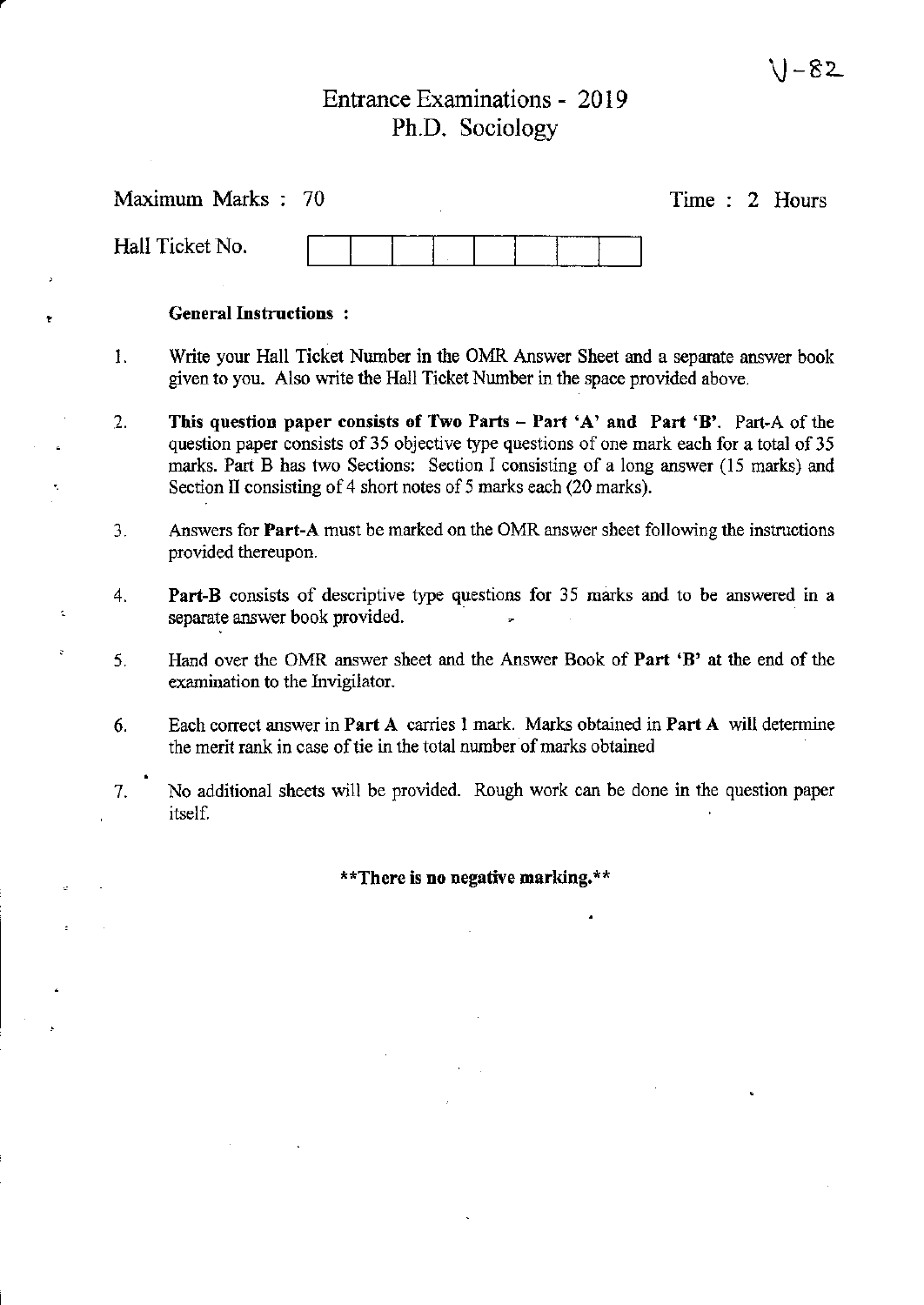## PART-A

## **Objective Questions**

#### (35 Marks)

# The following questions are to be answered in the OMR sheet provided.

1. Match the following

# ColumnA Column B

| i.<br>Development Dictionary<br>ii.<br>Development with Dignity<br>iii.<br>Power of Development<br>iv.<br>Green Development | A. Amit Bhaduri<br>B. Jonathan Crush<br>C. W. M. Adams<br>D. Wolfgang Sachs |
|-----------------------------------------------------------------------------------------------------------------------------|-----------------------------------------------------------------------------|
|-----------------------------------------------------------------------------------------------------------------------------|-----------------------------------------------------------------------------|

| A. $i: C$ | ii: D | iii: B | iv: A |
|-----------|-------|--------|-------|
| B. i:D    | ii: A | iii: B | iv: C |
| $C.$ i: A | ii: D | iii: A | iv: C |
| D. i: D   | ii: A | iii: C | iv: B |

2. Who among the following is the author of "A Theory of Justice"?

- A: Karl Marx
- B. Adam Smith
- C. Amartya Sen
- D. John Rawls

3. Which of the following most appropriately explains the relationship between poverty and

- A. Poverty and inequality are two sides of the same coin, an increase in one leads to increase in other
- B. Poverty and inequality do not change in the same place, an increase in one leads to decrease in the other
- C. The relationship between poverty and inequality is neither clear nor direct, they vary independent of one another
- D. All of the above

4. Which of the following statements is true about post-development paradigm?

- A. emerged as a critique to post modernisation perspective
- B. emphasises quality of life issues and environmental concerns
- 
- C. emphasises on super-industrialisation to solve environmental problems
- D. considers the notion of underdevelopment, as created for the justification of structural reforms and making development inevitable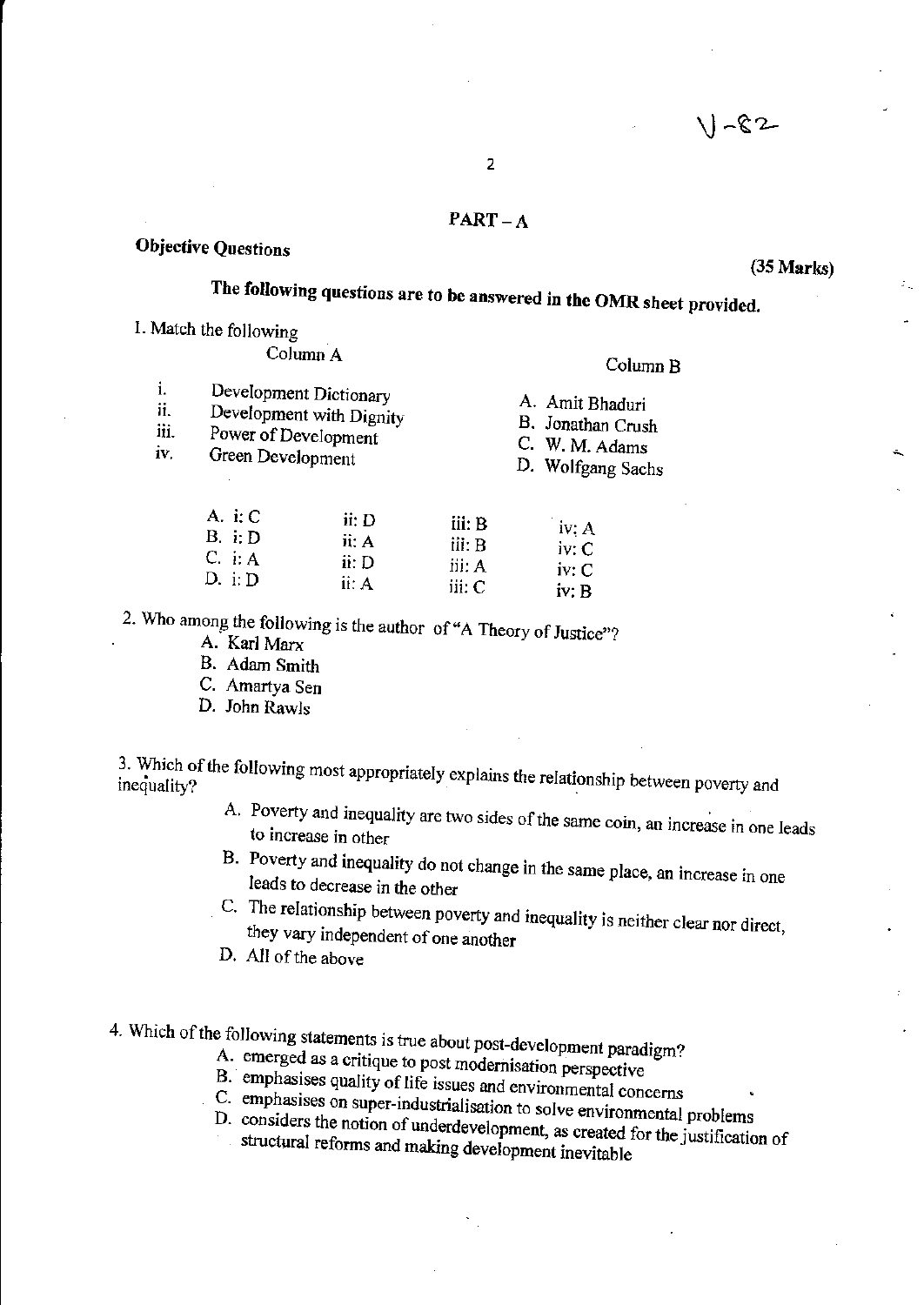5. Who among the following is associated with strategic gender and practical gender needs?

- A. Judith Pamela Butler
- B. Vandana Shiva
- C. Carol Miller

 $\mathbf{c}$ 

i.

À.

D. Caroline Moser

6, Which of the following statement of Althusser is correct:

- A. All the state apparatuses function by Ideology only
- B. All the state apparatuses function by repression only
- C. All the state apparatuses function both by Ideology and repression
- D. All the above

7. Weber argued that Marx's exclusive concern with the productive sphere led him to overlook the possibility that the expropriation of

- A. the workers from the means of production was only a special case of a more general phenomenon in modem society.
- B. the capitalists from the means of production was only a general case of a more specific phenomenon in both traditional and modem society.
- C. the capitalists and workers from the means of production was only a general case of a more specific phenomenon in traditional society.
- D. All the above.

8. The tenn "hybridity" is an important concept in

- A. Post colonial Theory
- B. Pre colonial Theory
- C. Subaltern Theory
- D. All the above
- 9. Which of the following authors argued about regimes of dispossession in the context of land grabs in India?
	- A. A.R Desai
	- B. Manuel Castells
	- C. Michael Levien
	- D. Amit Bhaduri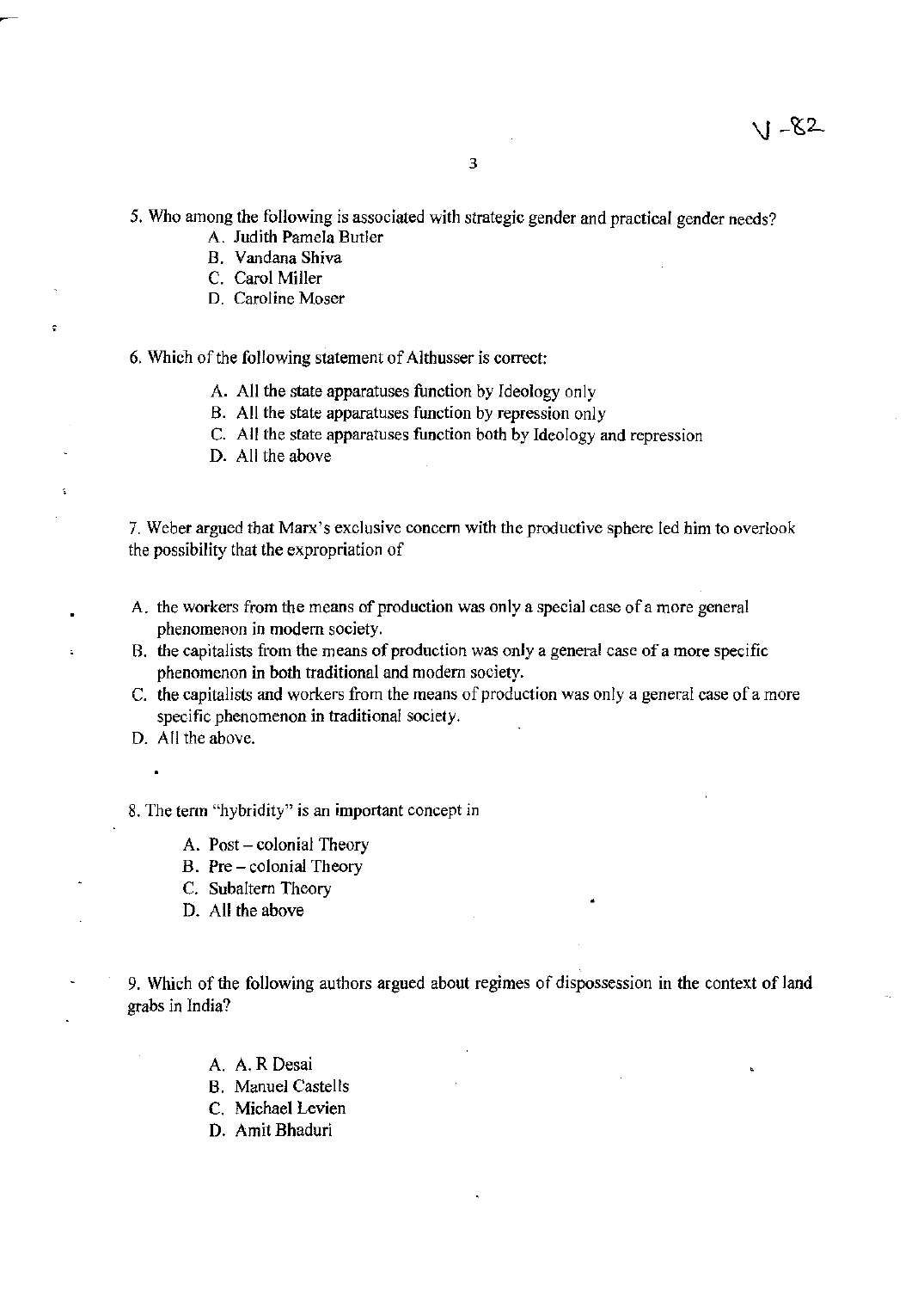10. 'Legitimation Crisis' of Habermas happens when:

- A. Democratic state turns Totalitarian
- B. State fails to be techno-manager in capitalist society
- C. When there is an usurpation of state power
- D. None of the above
- II. Which of the following authors is associated with this statement:

''The dialectical understanding of historical development of Indian society is not just a plain and simple exercise in the 'so-called' value - neutral science. The special feature of Indian history  $-$  progressive explanation of the worker under a dual burden of caste and class  $$ cannot be couched under Indian culture and philosophy".

- A. Andre Beteille
- B. T.NMadan
- C. D.O. Kosambi
- D. M,N. Srinivas
- 12. Who defined "caste is superimposition of endogamy over exogamy"?
	- A. Louis Dumont
	- B. G. S Ghurye
	- C. M. N Srinivas
	- D. B. R Ambedkar
- 13. Which of the following statement was conceived by Judith Butler with regard to sex?
	- A. Sex is a pre-discursive and gender is the cultural/social construction of the biological difference.
	- S. Sex is biological and gender is the social construction of the biological difference.
	- C. Sex is not pre-discursive but sex act operates within the discursive order as the stable point of reference on which, or in relation to which, the cultural construction of gender proceeds.
	- D. Sex is not socially constructed whereas gender is socially constructed.

14. Consider the following

- a. Nominal data 1. Spearman's Rho h. Ordinal data 2. Pearson's-r
- c. Interval data 3.Test of Independence
	-
- d. Chi-square test 4. Lambda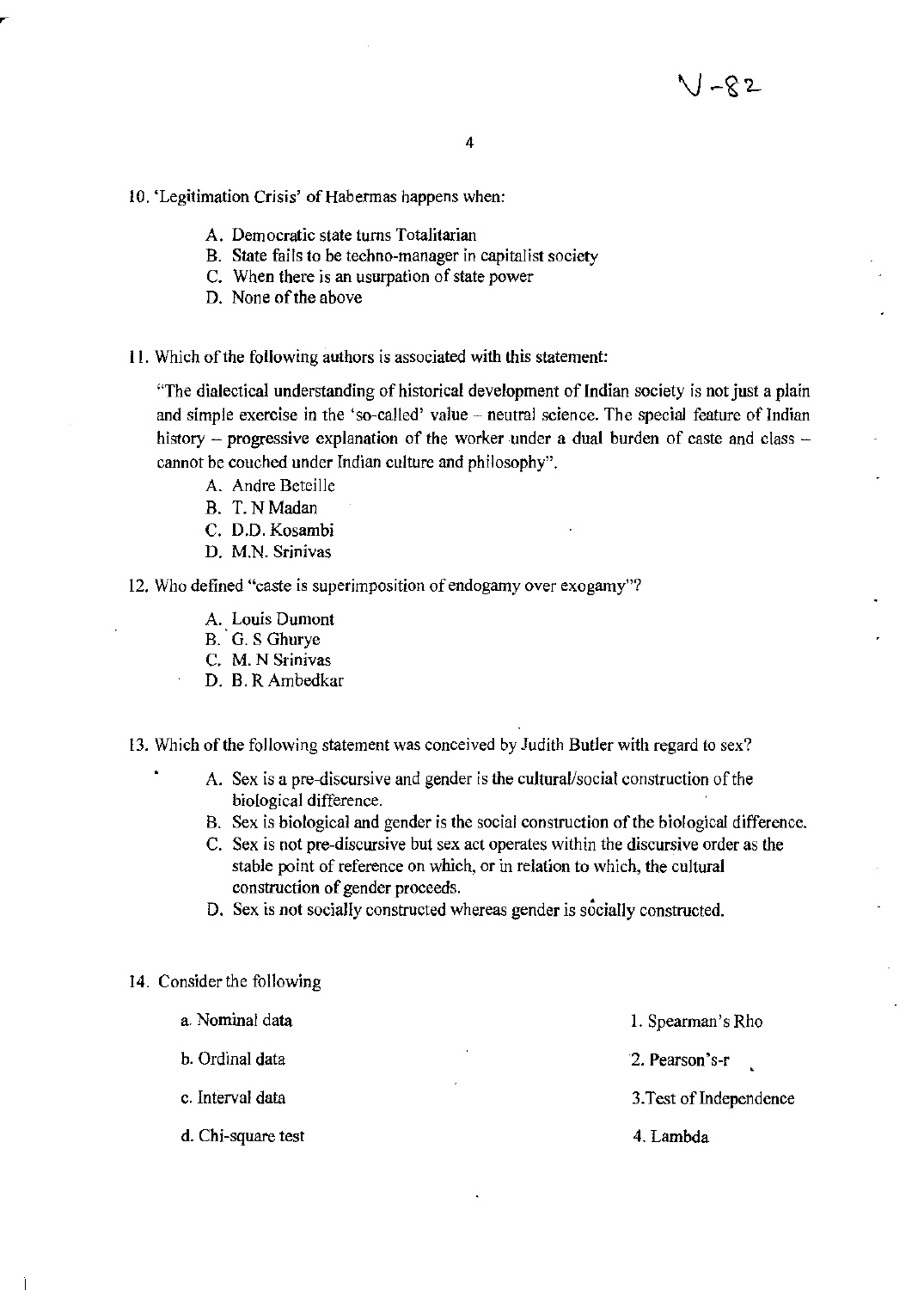82ء ر

Find the **correct** answer from below

r I

A. a-I, b-2, c-3, d-4 B. a-4, b-I, c-2, d-3 C. a-4, b-2, c-I, d-3

D. a-I, b-3, c-2, d-4

15. \_\_\_\_\_ focuses broadly on how 'nature' correlates with that of women and other marginalised groups.

- A. Liberal feminist theory
- B. Ecofeminist theory
- C. Post Colonial feminist theory
- D. Radical feminist theory

16. Donna Haraway in her critique of 'objectivity' within mainstream research methodology proposed the concept of

- A. Critical knowledge
- B. Feminist objectivity
- C. Situated knowledges
- D. Critical objectivity

17. Choose the incorrect statement from the following

- A. Increase in sample size can decrease the sampling error
- B. Systematic sampling is one of the techniques of probability sampling
- C. Increase in sample size can decrease the sampling bias
- D. In probability sampling every nit in the population has an equal, non-zero and known probability of being selected for the sample.

18. According to Parsons, the family is most efficient when it operated with a clear sexual division of labour, with women performing the <u>role</u>, and men performing the role.

- A. Instrumental; expressive
- B. Expressive; instrumental
- C. Sex; gender
- D. Gender: Sex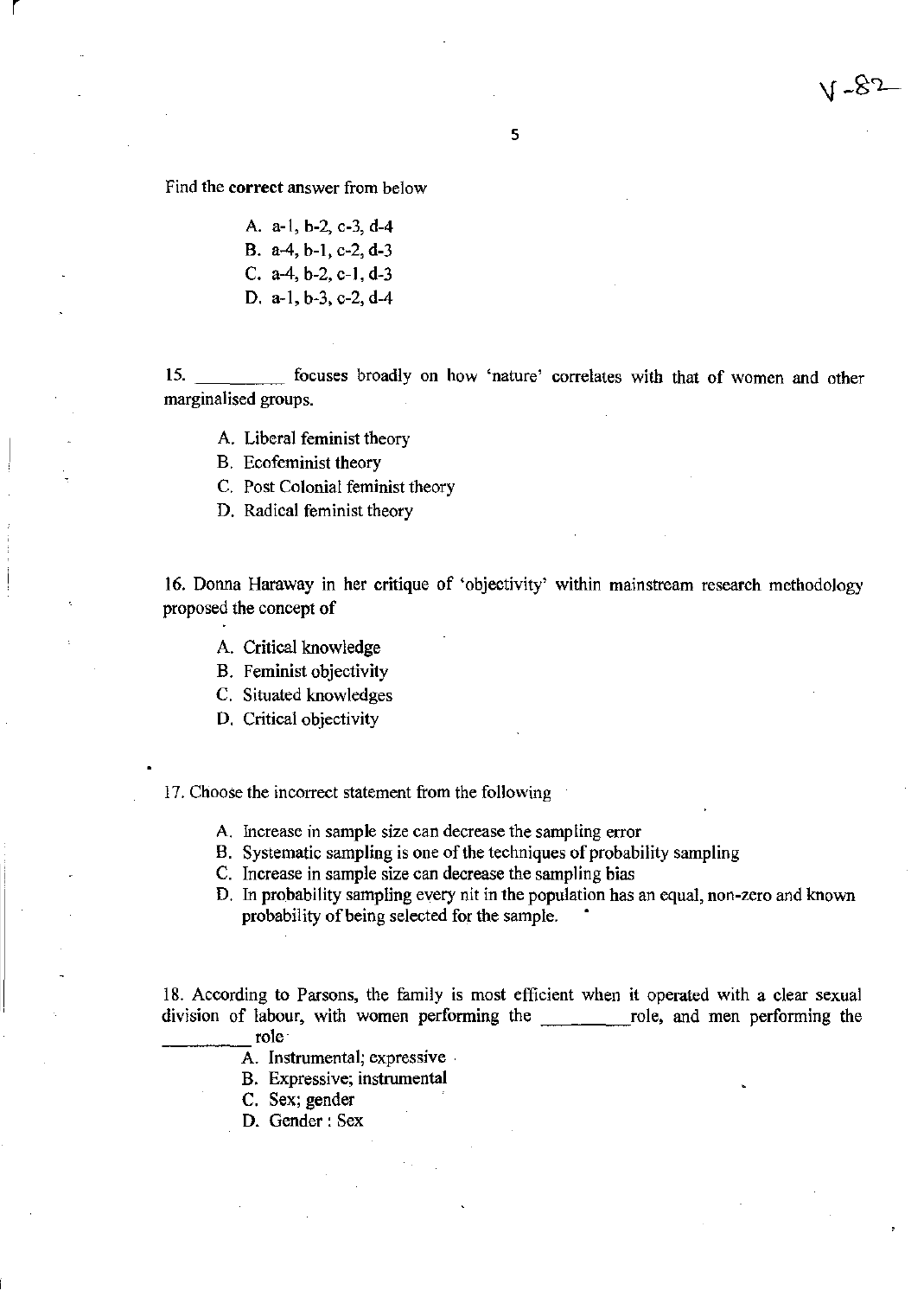$\sqrt{-82}$ 

19. Feminism draws upon the theoretical positions of

A, Functionalism

r

- B. Marxism and Phenomenology
- C. Biological essentialism
- D. Structuralism and Rationality

20. The idea of 'Practical Kinship' is associated with

- A. Pierre Bourdieu
- B. Levi Strauss
- C. T.N Madan
- D. Pauline Kolenda

21. While highlighting the inadequacies of Marxian framework, who among the following insisted that the post industrial societies are best known for (i) decomposition of Capital and (ii) decomposition of labor

- A. Louis Althusser
- B. Ralph Dahrendorf
- C. Herbert Marcuse
- D. Robert Merton

22. The 'movement and counter-movement' perspective in the study of social movements is the contribution of

- A. Alain Touraine
- B. Antony Smith
- C. Antony Giddens
- D. C. Wright Mills

23. Arjun Appadurai's concept of'ethnoscapes' means

- A. Migration of people from across cultures and borders
- B. The emergence of new media networks
- C. The emergence of tradition knowledge based capitalism
- D. The growing influence of developing societies in global politics.

24. Who among the following understood tribe as segmentary while caste as organic?

- A. G.S, Ghurye
- B. Dipankar Gupta
- C. F.G. Bailey
- D. Nirmal Kumar Bose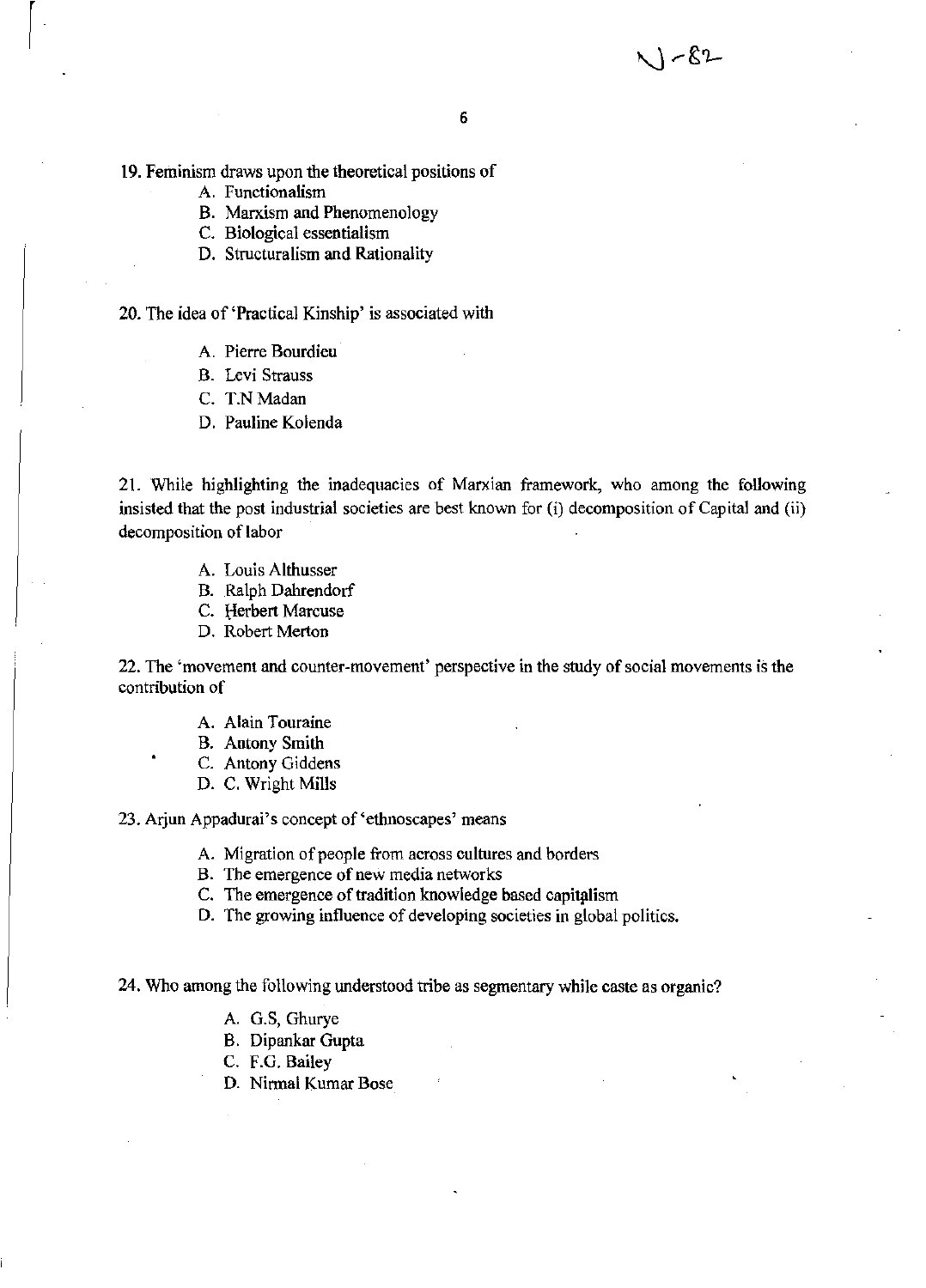$V - 82$ 

25. Who among the feminist social anthropologists used the 'seed and earth' metaphor to understand gendered power

- A. Kamala Ganesh
- B. Leela Dube

~-

- C. Patriea Uberoi
- D. lrawati Karve

26. Match the following scholars on kinship with their respective concepts

- i. David Schneider a) Exchange of women
- ii. Janet Carsten b) Gay and lesbian kinship

iii. Levi Strauss c) Code and substance

- iv. Kath Weston d) Relatedness
	- A. i-a; ii-b; iii-c; iv-d
	- B. i-b; ii-d; iii-c; iv-b
	- C. i-c; ii-d; iii-a; iv-b
	- D. i-d; ii-a; iii-b; iv-a

27. "Scientific claims should be evaluated by suspending judgement and scrutinizing claims in terms of empirical and logical considerations alone". This statement refers to

- A. Universalism
- B. Disinterestedness
- C. Communism
- D. Organized Scepticism

## 28. Whose name is associated with concept of 'average man'?

- A. Adolphe Quetelet
- B. Aristotle
- C. Auguste Comte
- D. Anthony Giddens

29. Which theoretical approach uses the analogy of the human body in assessing the role of each part of society in the continuation of society as a whole?

- A. Marxism
- B. Functionalism
- C. Symbolic Interactionism
- D. Feminism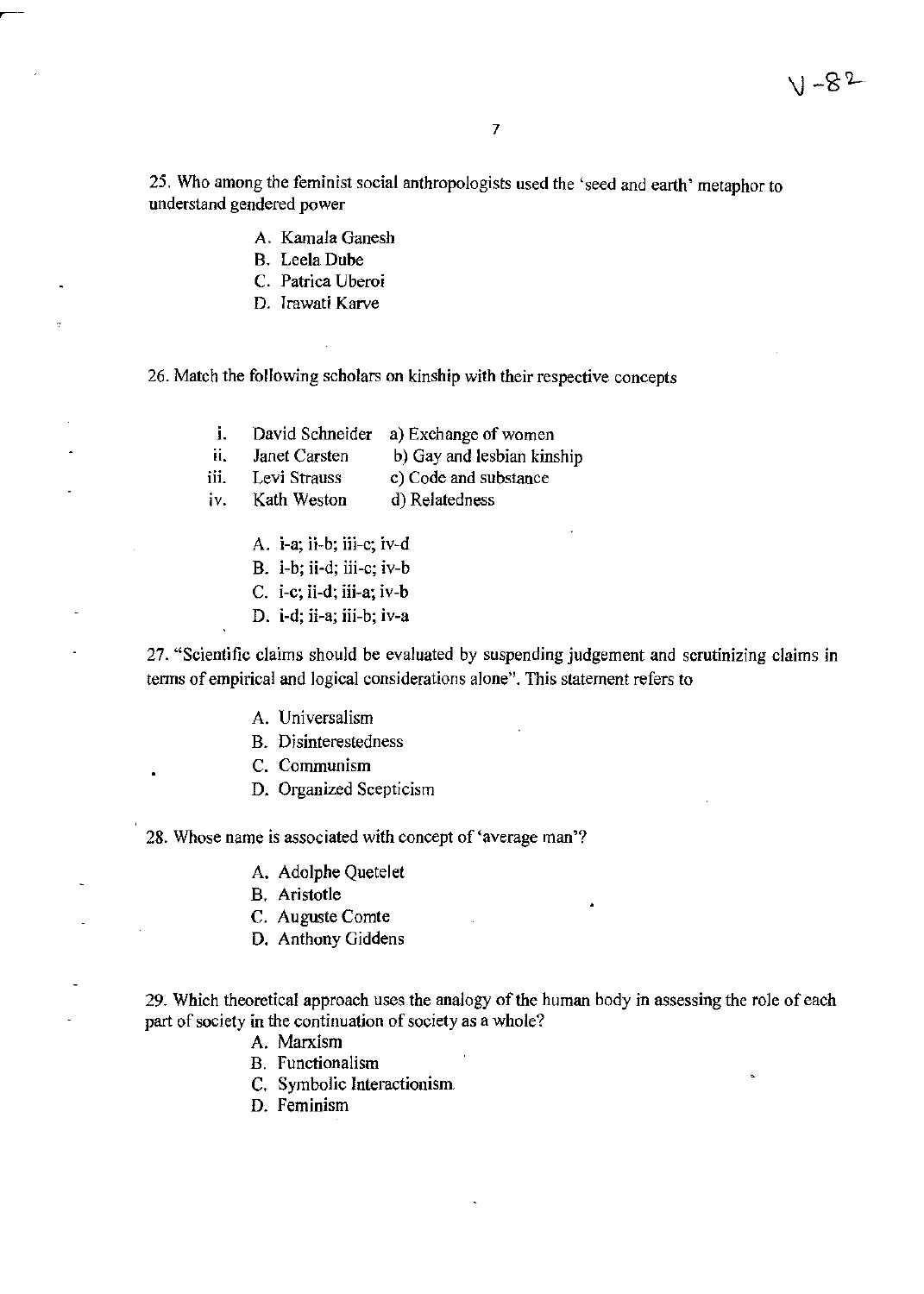$1 - 82$ 

8

30. The codification of sociological theorizing in tenns of an analytical distinction between 'subjective motive' and 'objective function' was fonnulated by

- A, Emile Durkheim
- B. Robert Merton
- C. TaJcott Parsons
- D. Neil Smelser
- 31. The following assumption or theme is **not** central to standpoint theory/epistemology:
	- A. The structuring of societies has epistemological consequences
	- B. The understanding available to the dominant group tends to be perverse
	- C. The understanding available to the dominated tend to be more comprehensive
	- D. Standpoint is an ascription, not an achievement
- 32. The term 'epistemic fallacy' refers to
	- A. the investigation of the world
	- B. the knowledge claims about the world
	- C. reducing the investigation of the world to knowledge claims about it
	- D. None of the above
- 33. Which among the following is not a feature of the hermeneutical model of social sciences?
	- A. The emphasis on prediction
	- B. The critique of positivism
	- C. 1ne focus on human actions
	- D. Privileging the role of language and meaning

34. Which of the following social anthropologists made use of the concept of the sacred and profane?

- A. Emile Durkheim
- B. Robert Hertz
- C. Arnold Van Gennep
- D. All of the above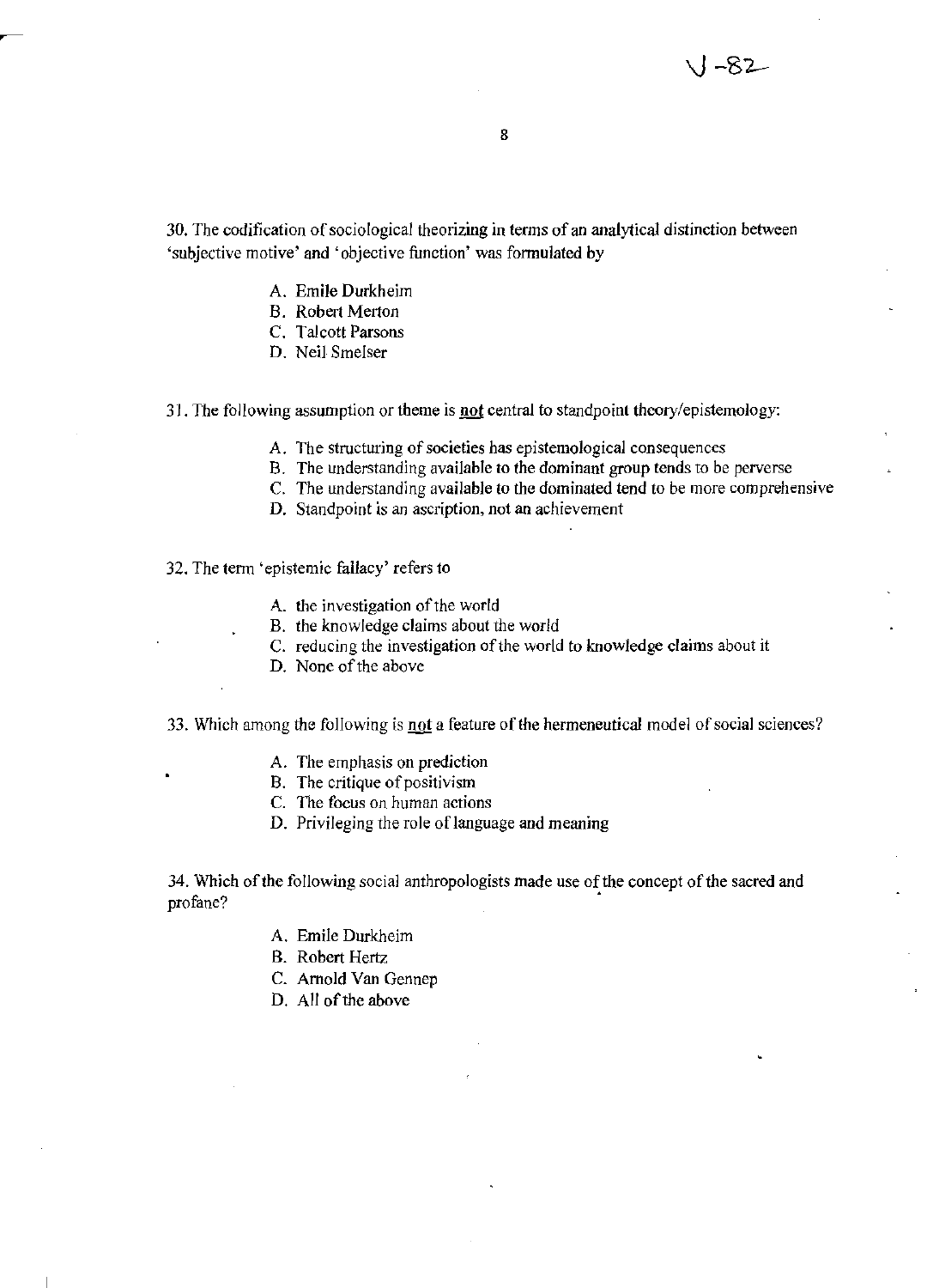35. The argument of reason and enlightenment turning into their opposite, transforming what promised to be vehicles of truth and liberation into tools of domination is sketched out in detail

A. Communist Manifesto

B. Negative Dialectics

- C. Dialectic of Enlightenment
- D. Structural Transformation of the Public Sphere

## Part-B

#### Section I (15 Marks)

Attempt any **One** of the following questions. The answer must not exceed 500 words.

- 1, Critically review the discussion on the concepts of Structure and Agency in sociological theory.
- 2. Discuss the sociological questions underlying the issues of citizenship and religious minorities in contemporary India.
- 3. Facts and values are mutually exclusive and belong to different domains. Critically evaluate this statement.

#### Section II (20 Marks)

Attempt a short note on any **Four** of the following questions. Each short note carries **Five**  marks and must not exceed 200 words.

- I. Standpoint Theory
- 2. Instrumental Reason
- 3. AGIL Model
- 4. Reification
- 5. Bio-capitalism
- 6. Intersectionality
- 7. Dalit Sociology
- 8. Queer Theory